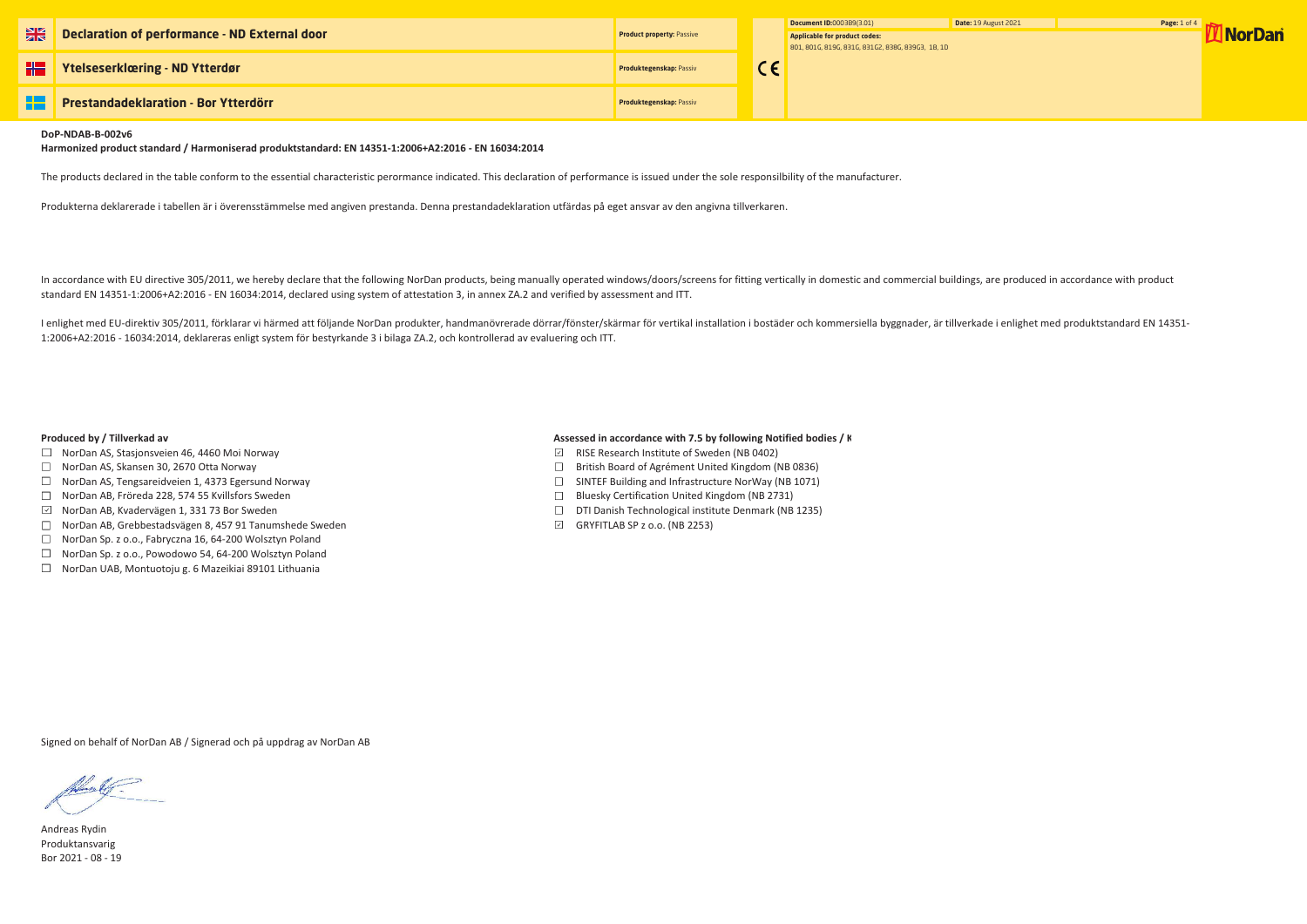## **NE Declaration of performance - ND External door**

**Product property: Passive** 

**HE Ytelseserklœring - ND Ytterdør**

### æ **Prestandadeklaration - Bor Ytterdörr**

**Document ID:**0003B9(3.01) **Date:** 19 August 2021 **Page:** 2 of 4 **Page: 2 of 4 <b>Page: 2 of 4 Page: 2 of 4 Page: 2 of 4 Page: 2 of 4 Page: 2 of 4 Page: 2 of 4 Page: 2 of 4 Page: 2 of 4 Page: 2 of 4 Page: 2 Applicable for product codes:** 801, 801G, 819G, 831G, 831G2, 838G, 839G3, 1B, 1D

**Produktegenskap:** Passiv

 $\epsilon$ 

**Produktegenskap:** Passiv

|                                             |                                  |                 | Product group / Produktgrupp                                                                               | $1B/1D$ #1                                                          | $1B/1D$ #2                                                          | $1B/1D$ #3                                                          |
|---------------------------------------------|----------------------------------|-----------------|------------------------------------------------------------------------------------------------------------|---------------------------------------------------------------------|---------------------------------------------------------------------|---------------------------------------------------------------------|
| EN 14351-<br>1:2006 +<br>A2:2016<br>Table 2 | EN 14351-<br>1:2006 +<br>A2:2016 | 16034:2014<br>룹 | Product Codes / Produktkoder                                                                               | 801                                                                 | 819G                                                                | 801G, 831G, 831G2, 838G, 839G3                                      |
|                                             |                                  |                 | Resistance to Windload / Motstånd mot vindlast                                                             | 3C (1200 Pa)                                                        | 3C (1200 Pa)                                                        | 3C (1200 Pa)                                                        |
|                                             |                                  |                 | Fest and Classification / Test och classification                                                          | EN 12211:2016<br>EN 12210:2016                                      | EN 12211:2016<br>EN 12210:2016                                      | EN 12211:2016<br>EN 12210:2016                                      |
| $1 + 2$                                     | 4.2                              |                 | Notified Body / ackrediterat organ                                                                         | 0402                                                                | 0402                                                                | 0402                                                                |
|                                             |                                  |                 | Test Report / Testrapport<br>1) Outward opening / Utåtgående<br>2) Inward opening / Inåtgående             | 1) 3P04469-17 Jun. 2013<br>2) 4P04379 Jun. 2014                     | 1) 3P04469-17 Jun. 2013<br>2) 4P04379 Jun. 2014                     | 1) 3P04469-17 Jun. 2013<br>2) 4P04379 Jun. 2014                     |
|                                             |                                  |                 | Size tested (Frame WxH) / Teststorlek (Karm BxH)                                                           | 1190x2188 mm                                                        | 1190x2188 mm                                                        | 1190x2188 mm                                                        |
|                                             |                                  |                 | Watertightness (A) / Vattentäthet (A)<br>1) Outward opening / Utåtgående<br>2) Inward opening / Inåtgående | 1) 9A (600 Pa)<br>2) 8A (450 Pa)                                    | 1) 9A (600 Pa)<br>2) 8A (450 Pa)                                    | 1) 9A (600 Pa)<br>2) 8A (450 Pa)                                    |
| 3                                           | 4.5                              |                 | Test and Classification / Test och classification                                                          | EN 1027:2000<br>EN 12208:2000                                       | EN 1027:2000<br>EN 12208:2000                                       | EN 1027:2000<br>EN 12208:2000                                       |
|                                             |                                  |                 | Notified Body / ackrediterat organ                                                                         | 0402                                                                | 0402                                                                | 0402                                                                |
|                                             |                                  |                 | Test Report / Testrapport                                                                                  | 1) 3P04469-17 Jun. 2013<br>2) 4P04379 Jun. 2014                     | 1) 3P04469-17 Jun. 2013<br>2) 4P04379 Jun. 2014                     | 1) 3P04469-17 Jun. 2013<br>2) 4P04379 Jun. 2014                     |
|                                             |                                  |                 | Size tested (Frame WxH) / Teststorlek (Karm BxH)                                                           | 1190x2188 mm                                                        | 1190x2188 mm                                                        | 1190x2188 mm                                                        |
| 5                                           | 4.6                              | $\sim$          | Dangerous Substances / Farliga ämnen                                                                       | None                                                                | None                                                                | None                                                                |
|                                             |                                  |                 | Impact resistance (glass) /<br>Mjuk och tung stöt (mot glas)                                               | N/A                                                                 | class 1                                                             | class 1                                                             |
| 6                                           | 4.7                              |                 | Fest and Classification / Test och classification                                                          | $\sim$                                                              | EN 13049                                                            | EN 13049                                                            |
|                                             |                                  |                 | Notified Body / ackrediterat organ                                                                         | $\overline{\phantom{a}}$                                            | 0402                                                                | 0402                                                                |
|                                             |                                  |                 | Test Report / Testrapport<br>Size tested (Frame WxH) / Teststorlek (Karm BxH)                              | $\sim$                                                              | F526656-A Feb. 2006                                                 | F526656-A Feb. 2006                                                 |
|                                             | 4.8                              |                 | Load-bearing capacity of safety device / Säkerhetsanordning                                                | $\sim$<br><b>NPD</b>                                                | 990x2088 mm<br><b>NPD</b>                                           | 990x2088 mm<br><b>NPD</b>                                           |
| 7                                           |                                  |                 | Test and Classification / Test och classification                                                          | $\sim$                                                              | $\sim$                                                              | $\sim$                                                              |
|                                             |                                  |                 | Notified Body / ackrediterat organ<br>Fest Report / Testrapport                                            | $\overline{\phantom{a}}$<br>$\sim$                                  | $\sim$<br>$\sim$                                                    | $\sim$<br>$\sim$                                                    |
|                                             |                                  |                 | Size tested (Frame WxH) / Teststorlek (Karm BxH)                                                           |                                                                     |                                                                     |                                                                     |
|                                             |                                  |                 | Height and width / Öppningsmått                                                                            | See example                                                         | See example                                                         | See example                                                         |
|                                             |                                  |                 | Fest and Classification / Test och classification                                                          | EN 12519:2018                                                       | EN 12519:2018                                                       | EN 12519:2018                                                       |
|                                             | 4.9                              |                 | Notified Body / ackrediterat organ                                                                         | N/A                                                                 | N/A                                                                 | N/A                                                                 |
| -8                                          |                                  |                 | Test Report / Testrapport                                                                                  | N/A                                                                 | N/A                                                                 | N/A                                                                 |
|                                             |                                  |                 | Calculation examples clear opening 90º (w x h) /<br>Beräkningsexempel m öppningsmått vid 90º (b x h)       | Outward: 990 x 2088 = 815 x 2006<br>Inward: 990 x 2088 = 799 x 2006 | Outward: 990 x 2088 = 815 x 2006<br>Inward: 990 x 2088 = 799 x 2006 | Outward: 990 x 2088 = 815 x 2006<br>Inward: 990 x 2088 = 799 x 2006 |
|                                             |                                  |                 | Ability to release / Nödöppningsfunktion                                                                   | <b>NPD</b>                                                          | <b>NPD</b>                                                          | <b>NPD</b>                                                          |
|                                             | 4.10                             |                 | Fest and Classification / Test och classification                                                          | $\sim$                                                              | $\sim$                                                              | $\sim$                                                              |
| 9                                           |                                  |                 | Notified Body / ackrediterat organ                                                                         | $\blacksquare$                                                      | $\overline{\phantom{a}}$                                            | $\sim$                                                              |
|                                             |                                  |                 | Fest Report / Testrapport                                                                                  | $\sim$                                                              | $\sim$                                                              | $\sim$                                                              |
|                                             |                                  |                 | Size tested (Frame WxH) / Teststorlek (Karm BxH)                                                           |                                                                     |                                                                     |                                                                     |
|                                             |                                  |                 | Accoustics / Ljuddämpning                                                                                  | Rw(C;Ctr)=31 (-4; -5) dB                                            | Rw(C;Ctr)=31 (-4; -5) dB                                            | Rw(C;Ctr)=31 (-4; -5) dB                                            |
|                                             | 4.11                             |                 | Note: Glas tested / Glas testad                                                                            | N/A                                                                 | IGU (6,38LE+14+4+12+6,38LE)<br>w/single gasket / m/enkel tättlist   | IGU (6,38LE+14+4+12+6,38LE)<br>w/single gasket / m/enkel tättlist   |
| 10                                          |                                  |                 | Fest and Classification / Test och classification                                                          | EN ISO 10140-2:2011<br>EN ISO 717-1:2013                            | EN ISO 10140-2:2011<br>EN ISO 717-1:2013                            | EN ISO 10140-2:2011<br>EN ISO 717-1:2013                            |
|                                             |                                  |                 | Notified Body / ackrediterat organ                                                                         | 0402                                                                | 2253                                                                | 2253                                                                |
|                                             |                                  |                 | Test Report / Testrapport                                                                                  | GLA-1316/17 E Oct. 2017                                             | GLA-1316/17 E Oct. 2017                                             | GLA-1316/17 E Oct. 2017                                             |
|                                             |                                  |                 | Size tested (Frame WxH) / Teststorlek (Karm BxH)                                                           | 990x2088 mm                                                         | 990x2088 mm                                                         | 990x2088 mm                                                         |
|                                             |                                  |                 |                                                                                                            |                                                                     |                                                                     |                                                                     |

| ugust Zi |  |
|----------|--|
|----------|--|

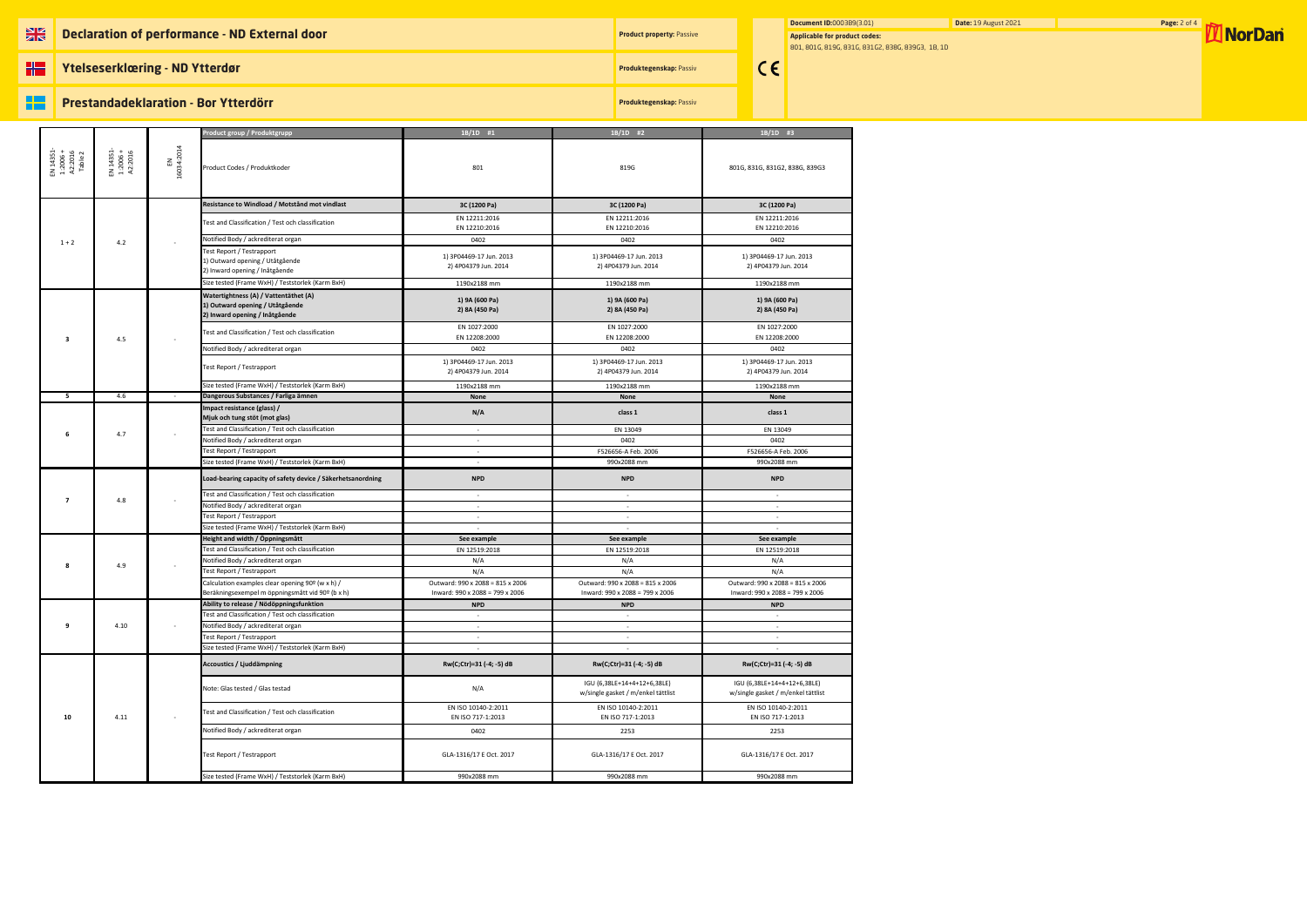## **NE Declaration of performance - ND External door**

**Product property: Passive** 

# æ **Prestandadeklaration - Bor Ytterdörr**

**HE** 

**Ytelseserklœring - ND Ytterdør**

**Document ID:**0003B9(3.01) **Date:** 19 August 2021 **Page: 3 of 4 MorDan Applicable for product codes:** 801, 801G, 819G, 831G, 831G2, 838G, 839G3, 1B, 1D

**Produktegenskap:** Passiv

**Produktegenskap:** Passiv

 $\epsilon$ 

|           |            |  | Thermal transmittance / Värmeisolering Uwin                                                                                                                                                                                                                                                                                                                                                                             | d) 0,64 (W/m2K)<br>e) 0,60 (W/m2K)                                                   | d) 0,70 (W/m2K)<br>e) 0,65 (W/m2K)                                                   | d) 0,83 (W/m2K)<br>e) 0,75 (W/m2K)                                                   |
|-----------|------------|--|-------------------------------------------------------------------------------------------------------------------------------------------------------------------------------------------------------------------------------------------------------------------------------------------------------------------------------------------------------------------------------------------------------------------------|--------------------------------------------------------------------------------------|--------------------------------------------------------------------------------------|--------------------------------------------------------------------------------------|
|           |            |  | Note: (4.12) Thermal transmittance and (4.13) Radiation properties of a specific product is available from a quotation or order confirmaiton in accordance with EN 14351-1:2006+A2:2016, Table E.1, Note c.<br>Notera: (4.12) Värmeisolering och (4.13) Strålningsegenskaper för en specifik produkt, är tillgängligt från en offert eller orderbekräftelse I enlightet med EN 14351-1:2006+A2:2016, Table E.1, Note c. |                                                                                      |                                                                                      |                                                                                      |
| 11        | 4.12       |  | Test and Classification / Test och classification                                                                                                                                                                                                                                                                                                                                                                       | EN ISO 10077-1:2006/AC:2009<br>EN ISO 10077-2:2012/AC:2012 Program "Therm"<br>EN 673 | EN ISO 10077-1:2006/AC:2009<br>EN ISO 10077-2:2012/AC:2012 Program "Therm"<br>EN 673 | EN ISO 10077-1:2006/AC:2009<br>EN ISO 10077-2:2012/AC:2012 Program "Therm"<br>EN 673 |
|           |            |  | Notified Body / ackrediterat organ                                                                                                                                                                                                                                                                                                                                                                                      | 0402                                                                                 | 0402                                                                                 | 0402                                                                                 |
|           |            |  | General quality control / Allmän kvalitetskontroll                                                                                                                                                                                                                                                                                                                                                                      | *d) 7P07194-2 Nov. 2017                                                              | *d) 7P07194-2 Nov. 2017                                                              | *d) 7P07194-2 Nov. 2017                                                              |
|           |            |  |                                                                                                                                                                                                                                                                                                                                                                                                                         | *e) P106465-2 Okt.2020                                                               | *e) P106465-2 Okt.2020                                                               | *e) P106465-2 Okt.2020                                                               |
|           |            |  | Size tested (Frame WxH) / Teststorlek (Karm BxH)                                                                                                                                                                                                                                                                                                                                                                        | *d) 990x2088 mm<br>*e) 1230x2180 mm                                                  | *d) 990x2088 mm<br>*e) 1230x2180 mm                                                  | *d) 990x2088 mm<br>*e) 1230x2180 mm                                                  |
|           |            |  | Calculation examples w/IGU / Beräkningsexempel m/IGU                                                                                                                                                                                                                                                                                                                                                                    | N/A                                                                                  | N/A                                                                                  | N/A                                                                                  |
|           |            |  | Radiation properties / Strålningsegenskaper                                                                                                                                                                                                                                                                                                                                                                             | N/A                                                                                  | 0,75 Lt / 0,70 g                                                                     | 0,75 Lt / 0,70 g                                                                     |
| $12 + 13$ | 4.13       |  | Test and Classification / Test och classification                                                                                                                                                                                                                                                                                                                                                                       | EN 410:2011                                                                          | EN 410:2011                                                                          | EN 410:2011                                                                          |
|           |            |  | Calculation examples w/IGU / Beräkningsexempel m/IGU<br>(6,38LE+14+4+12+6,38LE)                                                                                                                                                                                                                                                                                                                                         | N/A                                                                                  | 0,75 Lt / 0,70                                                                       | 0,75 Lt / 0,70                                                                       |
|           |            |  | Air permability / Lufttäthet                                                                                                                                                                                                                                                                                                                                                                                            | 4 (600 Pa)                                                                           | 4 (600 Pa)                                                                           | 4 (600 Pa)                                                                           |
|           |            |  | Test and Classification / Test och klassification                                                                                                                                                                                                                                                                                                                                                                       | EN 1026:2016                                                                         | EN 1026:2016                                                                         | EN 1026:2016                                                                         |
|           |            |  |                                                                                                                                                                                                                                                                                                                                                                                                                         | EN 12207:2000                                                                        | EN 12207:2017                                                                        | EN 12207:2017                                                                        |
| 14        | 4.14       |  | Notified Body / ackrediterat organ                                                                                                                                                                                                                                                                                                                                                                                      | 0402                                                                                 | 0402                                                                                 | 0402                                                                                 |
|           |            |  | Fest Report / Testrapport                                                                                                                                                                                                                                                                                                                                                                                               | 1) 3P04469-17 Jun. 2013                                                              | 1) 3P04469-17 Jun. 2013                                                              | 1) 3P04469-17 Jun. 2013                                                              |
|           |            |  | 1) Outward opening / Utåtgående<br>2) Inward opening / Inåtgående                                                                                                                                                                                                                                                                                                                                                       | 2) 4P04379 Jun. 2014                                                                 | 2) 4P04379 Jun. 2014                                                                 | 2) 4P04379 Jun. 2014                                                                 |
|           |            |  | Size tested (Frame WxH) / Teststorlek (Karm BxH)                                                                                                                                                                                                                                                                                                                                                                        | 1190x2188 mm                                                                         |                                                                                      | 1190x2188 mm                                                                         |
|           |            |  | Operating forces / Manövreringsskraft                                                                                                                                                                                                                                                                                                                                                                                   | Class 3                                                                              | 1190x2188 mm<br>Class 3                                                              | Class 3                                                                              |
|           |            |  | Test and Classification / Test och classification                                                                                                                                                                                                                                                                                                                                                                       | EN 12217:2015                                                                        | EN 12217:2015                                                                        | EN 12217:2015                                                                        |
| 15        | 4.16       |  | Notified Body / ackrediterat organ                                                                                                                                                                                                                                                                                                                                                                                      | 0402                                                                                 | 0402                                                                                 | 0402                                                                                 |
|           |            |  | Test Report / Testrapport                                                                                                                                                                                                                                                                                                                                                                                               | 7P00042-3 Feb. 2017                                                                  | 7P00042-3 Feb. 2017                                                                  | 7P00042-3 Feb. 2017                                                                  |
|           |            |  | Size tested (Frame WxH) / Teststorlek (Karm BxH)                                                                                                                                                                                                                                                                                                                                                                        | 990x2088 mm                                                                          | 990x2088 mm                                                                          | 990x2088 mm                                                                          |
|           |            |  | Mechanical strength / Hållfasthet                                                                                                                                                                                                                                                                                                                                                                                       | Class 3                                                                              | Class 3                                                                              | Class 3                                                                              |
|           |            |  | Test and Classification / Test och klassification                                                                                                                                                                                                                                                                                                                                                                       | EN 1192                                                                              | EN 1192                                                                              | EN 1192                                                                              |
| 16        | 4.17       |  | Notified Body / ackrediterat organ                                                                                                                                                                                                                                                                                                                                                                                      | 0402                                                                                 | 0402                                                                                 | 0402                                                                                 |
|           |            |  | Test Report / Testrapport                                                                                                                                                                                                                                                                                                                                                                                               | F526656-A Feb. 2006                                                                  | F526656-A Feb. 2006                                                                  | F526656-A Feb. 2006                                                                  |
|           |            |  | Size tested (Frame WxH) / Teststorlek (Karm BxH)<br><b>Ventilation / Ventilation</b>                                                                                                                                                                                                                                                                                                                                    | 990x2088 mm<br><b>NPD</b>                                                            | 990x2088 mm<br><b>NPD</b>                                                            | 990x2088 mm<br><b>NPD</b>                                                            |
|           | 4.18       |  | Test and Classification / Test och classification                                                                                                                                                                                                                                                                                                                                                                       | $\sim$                                                                               | $\sim$                                                                               | $\sim$                                                                               |
| 17        |            |  | Notified Body / ackrediterat organ                                                                                                                                                                                                                                                                                                                                                                                      | $\sim$                                                                               | $\sim$                                                                               | $\sim$                                                                               |
|           |            |  | Test Report / Testrapport                                                                                                                                                                                                                                                                                                                                                                                               | $\sim$                                                                               | $\sim$                                                                               | $\sim$                                                                               |
|           |            |  | Size tested (Frame WxH) / Teststorlek (Karm BxH)                                                                                                                                                                                                                                                                                                                                                                        | $\sim$                                                                               | $\sim$                                                                               | $\sim$                                                                               |
|           | 4.19       |  | Bullet resistance / Skottsäkerhet                                                                                                                                                                                                                                                                                                                                                                                       | <b>NPD</b>                                                                           | <b>NPD</b>                                                                           | <b>NPD</b>                                                                           |
|           |            |  | Test and Classification / Test och classification                                                                                                                                                                                                                                                                                                                                                                       |                                                                                      | $\overline{\phantom{a}}$                                                             |                                                                                      |
| 18        |            |  | Notified Body / ackrediterat organ                                                                                                                                                                                                                                                                                                                                                                                      | $\sim$                                                                               | $\sim$                                                                               | $\sim$                                                                               |
|           |            |  | Test Report / Testrapport                                                                                                                                                                                                                                                                                                                                                                                               | $\sim$                                                                               | $\sim$                                                                               | $\sim$                                                                               |
|           |            |  | Size tested (Frame WxH) / Teststorlek (Karm BxH)<br>Explosion resistance / Säkerhet vid explosion                                                                                                                                                                                                                                                                                                                       |                                                                                      | $\overline{\phantom{a}}$<br><b>NPD</b>                                               | <b>NPD</b>                                                                           |
|           |            |  | Test and Classification / Test och classification                                                                                                                                                                                                                                                                                                                                                                       | <b>NPD</b><br>$\sim$                                                                 | $\sim$                                                                               | $\sim$                                                                               |
| $19 + 20$ | $4.20.1 +$ |  | Notified Body / ackrediterat organ                                                                                                                                                                                                                                                                                                                                                                                      | $\overline{\phantom{a}}$                                                             | $\overline{\phantom{a}}$                                                             |                                                                                      |
|           | 4.20.2     |  | Test Report / Testrapport                                                                                                                                                                                                                                                                                                                                                                                               | $\sim$                                                                               | $\sim$                                                                               | $\sim$                                                                               |
|           |            |  | Size tested (Frame WxH) / Teststorlek (Karm BxH)                                                                                                                                                                                                                                                                                                                                                                        | $\sim$                                                                               | $\sim$                                                                               | $\sim$                                                                               |
|           |            |  | Resistance to repeated opening and closing /<br>Mekanisk livslängd                                                                                                                                                                                                                                                                                                                                                      | <b>NPD</b>                                                                           | <b>NPD</b>                                                                           | <b>NPD</b>                                                                           |
|           | 4.21       |  | Test and Classification / Test och classification                                                                                                                                                                                                                                                                                                                                                                       | $\sim$                                                                               | $\sim$                                                                               | $\sim$                                                                               |
| 21        |            |  | Notified Body / ackrediterat organ                                                                                                                                                                                                                                                                                                                                                                                      |                                                                                      | $\sim$                                                                               |                                                                                      |
|           |            |  | Test Report / Testrapport                                                                                                                                                                                                                                                                                                                                                                                               | $\sim$                                                                               | $\sim$                                                                               | $\sim$                                                                               |
|           |            |  | Size tested (Frame WxH) / Teststorlek (Karm BxH)                                                                                                                                                                                                                                                                                                                                                                        | $\omega$                                                                             |                                                                                      |                                                                                      |
|           |            |  | Behavior between different climates /<br>Egenskaper vid oliksidigt klimat                                                                                                                                                                                                                                                                                                                                               | Climate A, D, E = class 2<br>(bow $2mm/m$ )                                          | Climate A, D, E = class 2<br>(bow 2mm/m)                                             | Climate A, D, E = class 2<br>(bow 2mm/m)                                             |
|           |            |  | Test and Classification / Test och classification                                                                                                                                                                                                                                                                                                                                                                       | EN 12219                                                                             | EN 12219                                                                             | EN 12219                                                                             |
| 22        | 4.22       |  | Notified Body / ackrediterat organ                                                                                                                                                                                                                                                                                                                                                                                      | 0402                                                                                 | 0402                                                                                 | 0402                                                                                 |
|           |            |  | Test Report / Testrapport                                                                                                                                                                                                                                                                                                                                                                                               | 7P00042-2 Feb. 2017                                                                  | 7P00042-2 Feb. 2017                                                                  | 7P00042-2 Feb. 2017                                                                  |
|           |            |  | Size tested (Frame WxH) / Teststorlek (Karm BxH)                                                                                                                                                                                                                                                                                                                                                                        | 990x2088 mm                                                                          | 990x2088 mm                                                                          | 990x2088 mm                                                                          |

| ugust 20 |  |
|----------|--|
|----------|--|